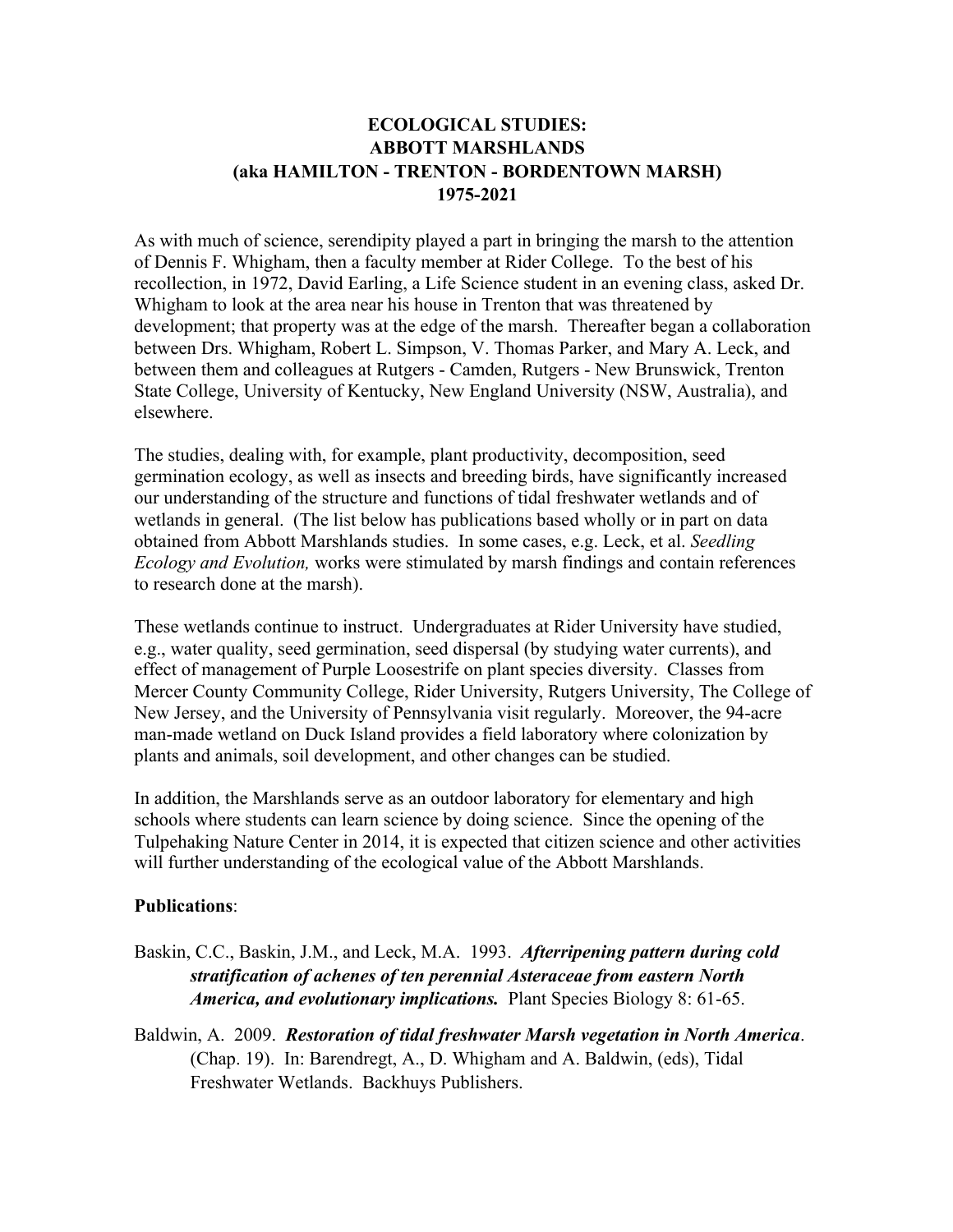- Bonasera, J., J. Lynch, and M.A. Leck. 1979. *Comparison of the allelopathic potential of four marsh species.* (Torreya) Bull. Torrey Bot. Club*.* 106:217-222.
- Bram, M. 1997. *Sex expression, sex-specific traits, and inbreeding depression in freshwater and salt marsh populations of* **Amaranthus cannabinus** *(L.) Sauer, a dioecious annual***.** Ph.D. Dissertation. Biology. Rutgers University, New Brunswick, NJ.
- Bram, M.R. and Quinn, J.A. 2000. *Sex expression, sex-specific traits, and the effects of salinity on growth and reproduction of Amaranthus cannabinus. (Amaranthaceae), a dioecious annual.* American Journal of Botany 87:1609- 1618.
- Elsey Quirk, T. and M.A. Leck. (2016). *Patterns of Seed Bank and Vegetation Diversity along a Tidal Freshwater River.* American Journal of Botany 102:1996–2012
- Elsey Quirk, T. and M.A. Leck. (2021). *High Reinvasion Potential of* **Phragmites australis** *in a Delaware River (USA) Tidal Freshwater Marsh Following Chemical Treatment: the Role of the Seedbank.* Wetlands 41,12
- Hawkins, P. and Leck, C.F. 1977. *Breeding bird communities in a tidal freshwater marsh*. Bulletin New Jersey Academy Science 22: 12-17.
- Holland, M.J., Whigham, D.F., and Gopal, B. 1990. *The characteristics of wetland ecotones*. *In*: Naiman, R.J. and Decamps, H., (eds.). The Ecology and Management of Aquatic-Terrestrial Ecotones. pp. 171-198. The Partheon Publishing Group, Canforth, UK.
- Leck, M.A. 1979. *Germination behavior of* **Impatiens capensis** *Meerb. (Balsaminaceae)*. Bartonia46: 1-14.
- Leck, M.A. 1989. *Wetland seed banks***.** *In*: Leck, M.A., Parker, V.T., and Simpson, R.L., (eds.). Ecology of Soil Seed Banks. pp. 283-305. Academic Press, San Diego.
- Leck, M.A. 1995. *Seed banks*. Encyclopedia of Environmental Ecology. pp. 277-293. Academic Press, San Diego.
- Leck, M.A. 1996. *Germination of macrophytes from a Delaware River tidal freshwater wetland*. Bulletin Torrey Botanical Club 123: 48-67.
- Leck. M.A. 2003. *Seed-bank and vegetation development in a created tidal freshwater wetland on the Delaware River, Trenton, New Jersey, USA.* Wetlands 23: 310- 343.
- Leck, M.A. 2004. *Seeds, seed banks, and wetlands.* (a personal view, invited). Seed Science Research 14: 259-266.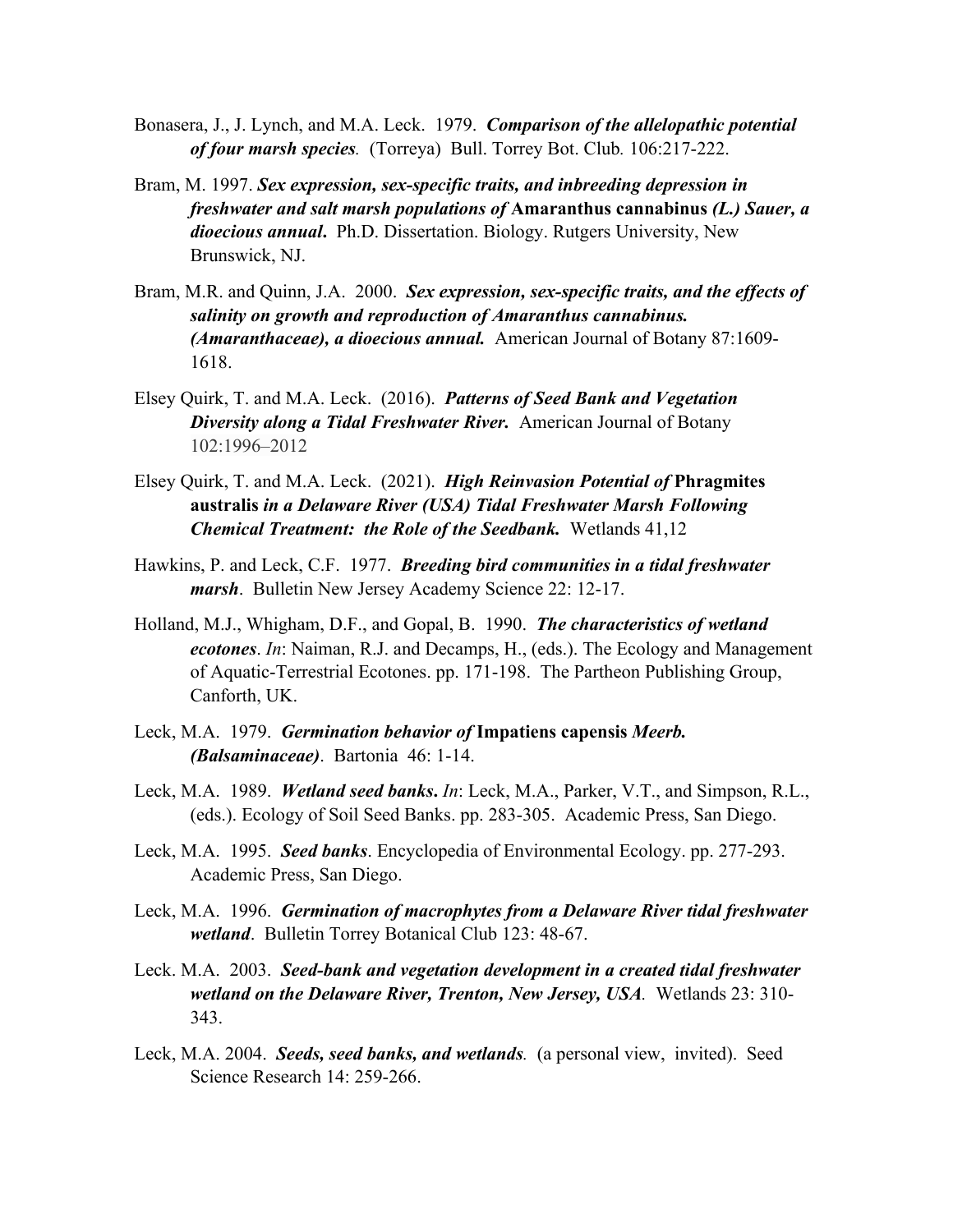- Leck, MA. 2012. (invited) *Dispersal potential of a tidal river: Colonization of a created tidal freshwater marsh on the Delaware River,* USA. Symposium: Colonization of wetland habitat: dispersal, establishment and succession at International Congress of Ecology (INTECOL), Orlando, Florida. (abstract).
- Leck, M.A., Baskin, C.C., and Baskin, J.M. 1994. *Germination ecology of* **Bidens laevis** *(Asteraceae) from a tidal freshwater wetland*. Bulletin Torrey Botanical club 121: 230-239.
- Leck, M.A. and Brock, M.A. 2000. *Ecological and evolutionary trends in wetlands evidence from seeds and seed banks*. Plant Species Biology15: 97-112.
- Leck, M.A. and Graveline, K.J. 1979. *The seed bank of a freshwater tidal marsh*. American Journal of Botany66: 1006-1015.
- Leck, M.A. and H.A. Outred. 2008. **Seedling natural history**. (Chap. 2). In: Leck, M.A., V.T. Parker and R.L. Simpson, (eds), Seedling Ecology and Evolution. Cambridge Univeristy Press. Cambridge.
- Leck, M.A. and Leck, C.F. 1999. *Seed bank development and vegetation of a created tidal freshwater wetland on the Delaware River, near Trenton, NJ, USA. (Abstract)*. *VI International Seed Workshop*, Merida, Yucatan, Mexico.
- Leck, M.A. and C.F. Leck. 2005. *Vascular plants of a Delaware River tidal freshwater wetland and adjacent terrestrial areas: seed bank and vegetation comparisons of reference and constructed marshes and annotated species list.* Journal Torrey Botanical Society 132: 323-354.
- Leck, M.A. and W. Schütz. 2005. *Regeneration of Cyperaceae, with particular reference to seed ecology and seed banks*. Perspectives in Plant Ecology, Evolution and Systematics 7: 95-133.
- Leck, M.A. and C. Crain. 2009. *Northeastern North America Case Studies – New Jersey and New England.* (Chap. 13). In: Barendregt, A., D. Whigham, and A. Baldwin, (eds), Tidal Freshwater Wetlands. Backhuys Publishers.
- Leck, M.A., A.H. Baldwin, V.T. Parker , L. Schile, and D.F. Whigham. 2009**.** *Plant communities of tidal freshwater wetlands of continental United States and southeastern Canada*. (Chap. 5). In: Barendregt, A., D. Whigham, and A. Baldwin, (eds), Tidal Freshwater Wetlands. Backhuys Publishers.
- Leck, M.A., V.T. Parker, and R.L.Simpson (eds.). 1989. *Ecology of Soil Seed Banks*. Academic Press, San Diego.
- Leck, M.A., V.T. Parker, and R.L. Simpson (eds). 2008. *Seedling Ecology and Evolution.* Cambridge University Press.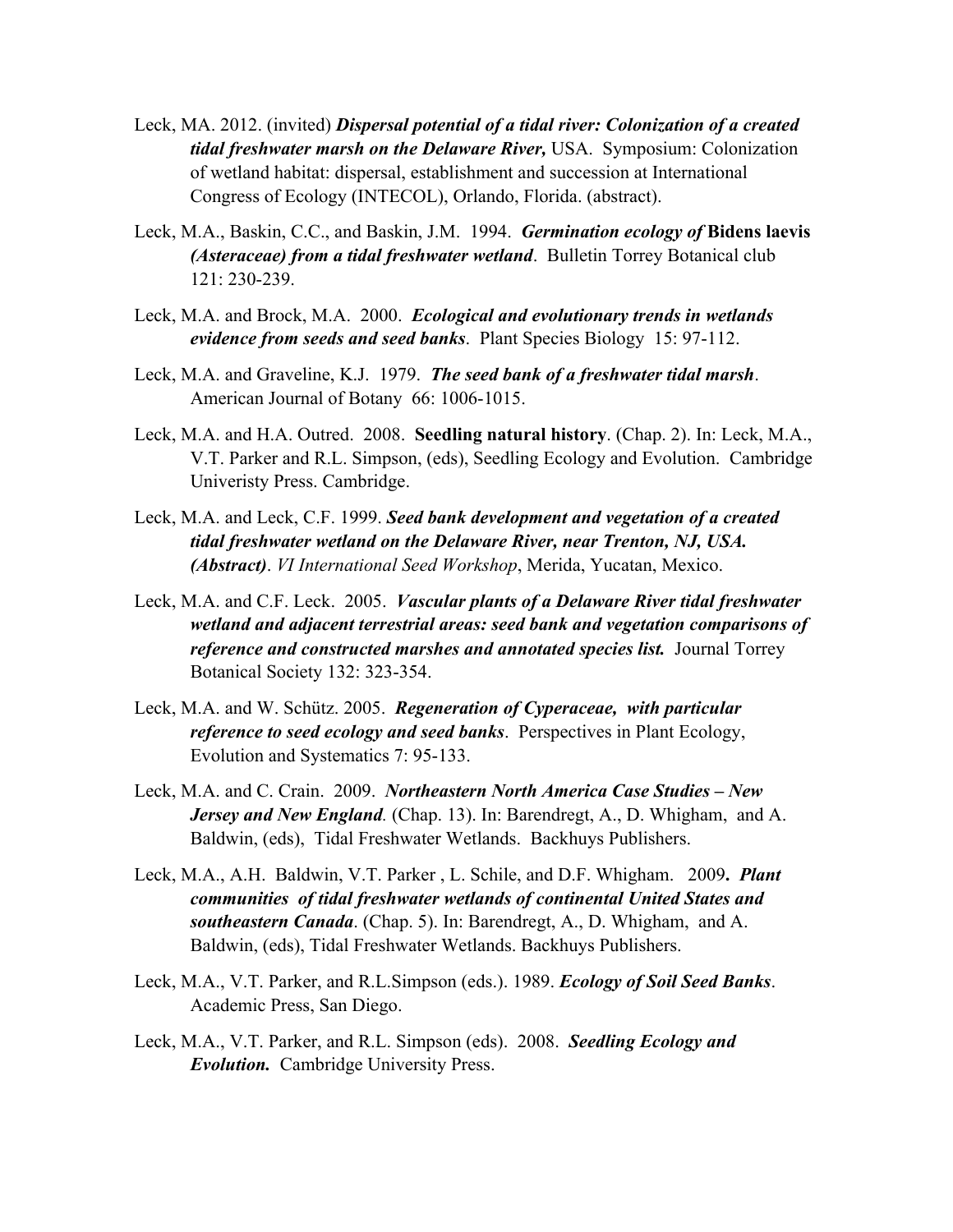- Leck, M.A. and Simpson, R.L. 1987. *Seed bank of a freshwater tidal wetland: turnover and relationship to vegetation change.* American Journal of Botany74: 360370.
- Leck, M.A. and Simpson, R.L. 1987. *Spore bank of a Delaware River tidal freshwater wetland*. Bulletin Torrey Botanical Club114: 1-7.
- Leck, M.A. and Simpson, R.L. 1992. *Effect of oil on recruitment from the seed bank of two tidal freshwater wetlands*. Wetlands Ecology and Management1: 223231.
- Leck, M.A. and Simpson, R.L. 1993. *Seeds and seedlings of the Hamilton Marshes, a Delaware River tidal freshwater wetland.* Proceedings Academy of Natural Sciences of Philadelphia144: 267-281.
- Leck, M.A. and Simpson, R.L. 1994. *Tidal freshwater zonation: seed and seedling dynamics*. Aquatic Botany47: 61-75.
- Leck, M.A. and Simpson, R.L. 1995. *Ten year seed bank and vegetation dynamics of a tidal freshwater marsh.* American Journal of Botany 82: 1547-1557.
- Leck, M.A., Simpson, R.L., and Parker, V.T. 1989. *The seed bank of a freshwater tidal wetland and its relationship to vegetation dynamics*. In: Sharitz, R.R. and Gibbons, J.W., (eds.). Freshwater Wetlands and Wildlife. pp. 198-205. DOE CONS 860326 Office Science and Technical Information Office of Energy DOE.
- Leck, M.A., Simpson, R.L., Whigham, D.F., and Leck, C.F. 1988. *Plants of the Hamilton Marshes: A Delaware River freshwater tidal wetland*. Bartonia 54: 117.
- Orson, R.A., Simpson, R.L., and Good, R.E. 1990. *Rates of sediment accumulation in a tidal freshwater marsh.* Journal Sedimentary Petrology 60: 859-869.
- Orson, R.A., Simpson, R.L., and Good, R.E. 1992. *A mechanism for the accumulation and retention of heavy metals in tidal freshwater marshes of the upper Delaware River estuary.* Estuaries Coastal Shelf Science 34: 171-186.
- Orson, R.A., Simpson, R.L., and Good, R.E. 1992. *The paleoecological development of a late Holocene tidal freshwater marsh of the upper Delaware River estuary*. Estuaries 15: 130-146.
- Parker, V.T. and Leck, M.A. 1985. *Relationships of seed banks to plant distribution patterns in a freshwater tidal wetland.* American Journal of Botany 72: 161174.
- Parker, V.T., Simpson, R.L., and Leck, M.A. 2008. *The seedling in an ecological and evolutionary context.* (Chap.18). In: Leck, M.A., V.T. Parker and R.L. Simpson, Seedling Ecology and Evolution. Cambridge University Press. Cambridge.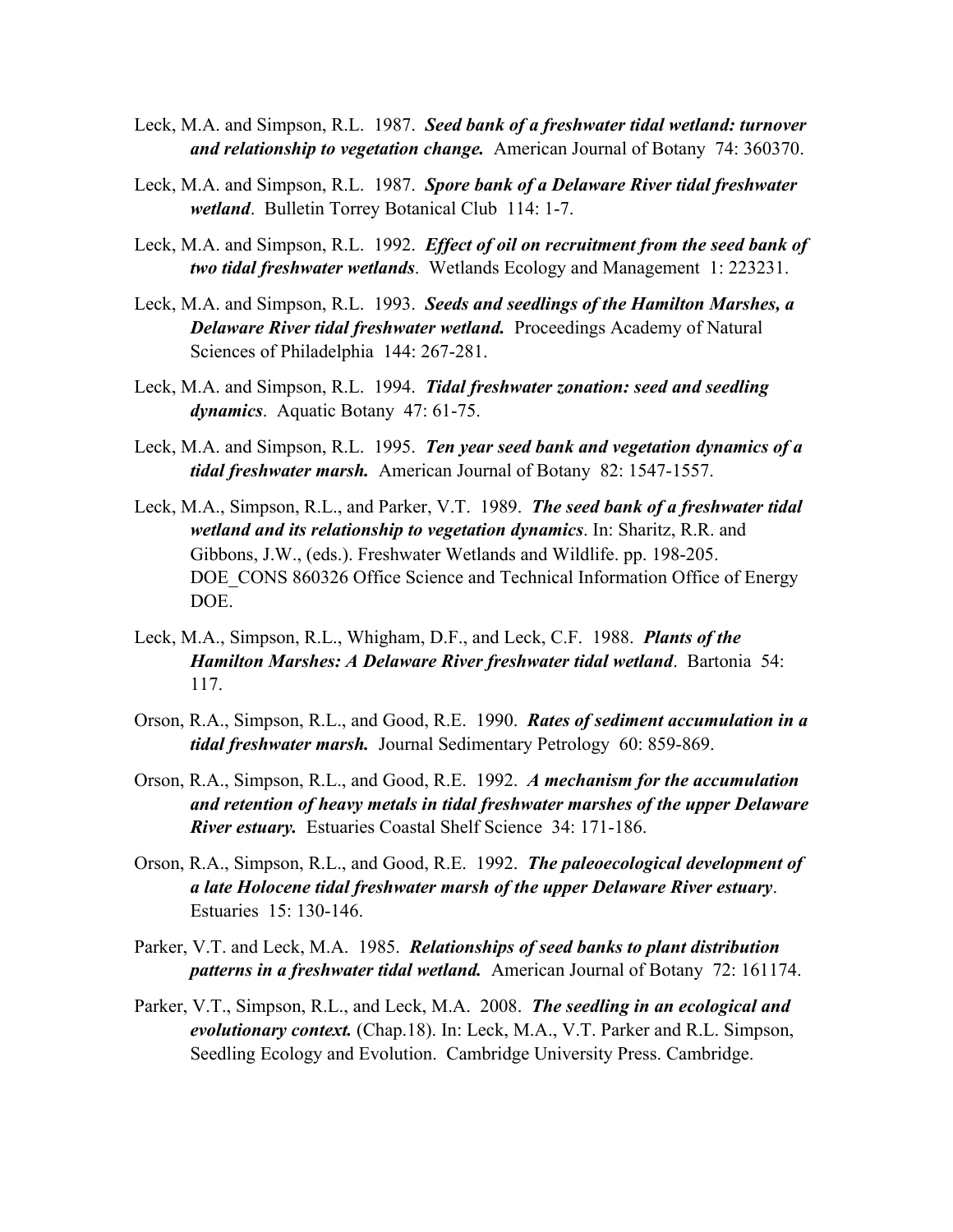- Quinn, J.A., Bram, M.R., and Taylor, T.E. 2000. *Female resource allocation in response to pollen availability in plants from freshwater and salt marsh populations of Amaranthus cannabinus*. Journal Torrey Botanical Society. 127: 83-86.
- Sickels, F.A. and Simpson, R.L. 1985. *Growth and survival of giant ragweed (Ambrosia trifida L.) in a freshwater tidal wetland.* Bulletin Torrey Botanical Club 112: 368-375.
- Simpson, R.L. and Good, R.E., (eds.). 1985. *The role of tidal wetlands in the retention of heavy metals.* Proceedings of the Conference: Wetlands of the Chesapeake. Environmental Law Institute, Washington, D.C.
- Simpson, R.L., Good, R.E., Dubinski, B.J., Pasquale, J.J., and Philipp, K.R. 1983. *Fluxes of Heavy Metals in Delaware River Freshwater Tidal Wetlands.* Rutgers - The State University of New Jersey. Center for Coastal and Environmental Studies, New Brunswick, NJ.
- Simpson, R.L., Good, R.E., Leck, M.A., and Whigham, D.F. 1983. *The ecology of freshwater tidal wetlands.* BioScience 33: 255-259.
- Simpson, R.L., Good, R.E., Walker, R., and Frasco, B.R. 1981. *Dynamics of nitrogen, phosphorus, and heavy metals in Delaware River freshwater tidal wetlands*. Center for Coastal and Environmental Studies, Rutgers University. 192 pp., New Brunswick, NJ.
- Simpson, R.L., Good, R.E., Walker, R., and Frasco, B.R. 1983. *The role of Delaware River freshwater tidal wetlands in the retention of nutrients and heavy metals*. Journal Environmental Quality12: 41-48.
- Simpson, R.L., Leck, M.A., and Parker, V.T. 1985. *The comparative ecology of*  **Impatiens capensis** *Meerb. (Balsaminaceae) in central New Jersey*. Bulletin Torrey Botanical Society112: 295-311.
- Simpson, R.L., Leck, M.A., and Parker, V.T. 1989. *Seed banks: general concepts and methodological issues*. *In*: Leck, M.A., Parker, V.T., and Simpson, R.L., (eds.). Ecology of Soil Seed Banks. pp. 462. Academic Press, San Diego.
- Simpson, R.L., Whigham, D.F., and Brannigan, K. 1979. *The mid-summer insect communities of freshwater tidal wetland macrophytes, Delaware River estuary, New Jersey*. Bulletin New Jersey Academy Sciences24: 22-28.
- Simpson, R.L., Whigham, D.F., and Walker, R. 1978. *Seasonal patterns of nutrient movement in freshwater tidal marsh*. *In*: Good, R.E., Whigham, D.F., and Simpson, R.L., (eds.). Freshwater Wetlands: Ecological Process and Potential. pp. 242-258. Academic Press, New York.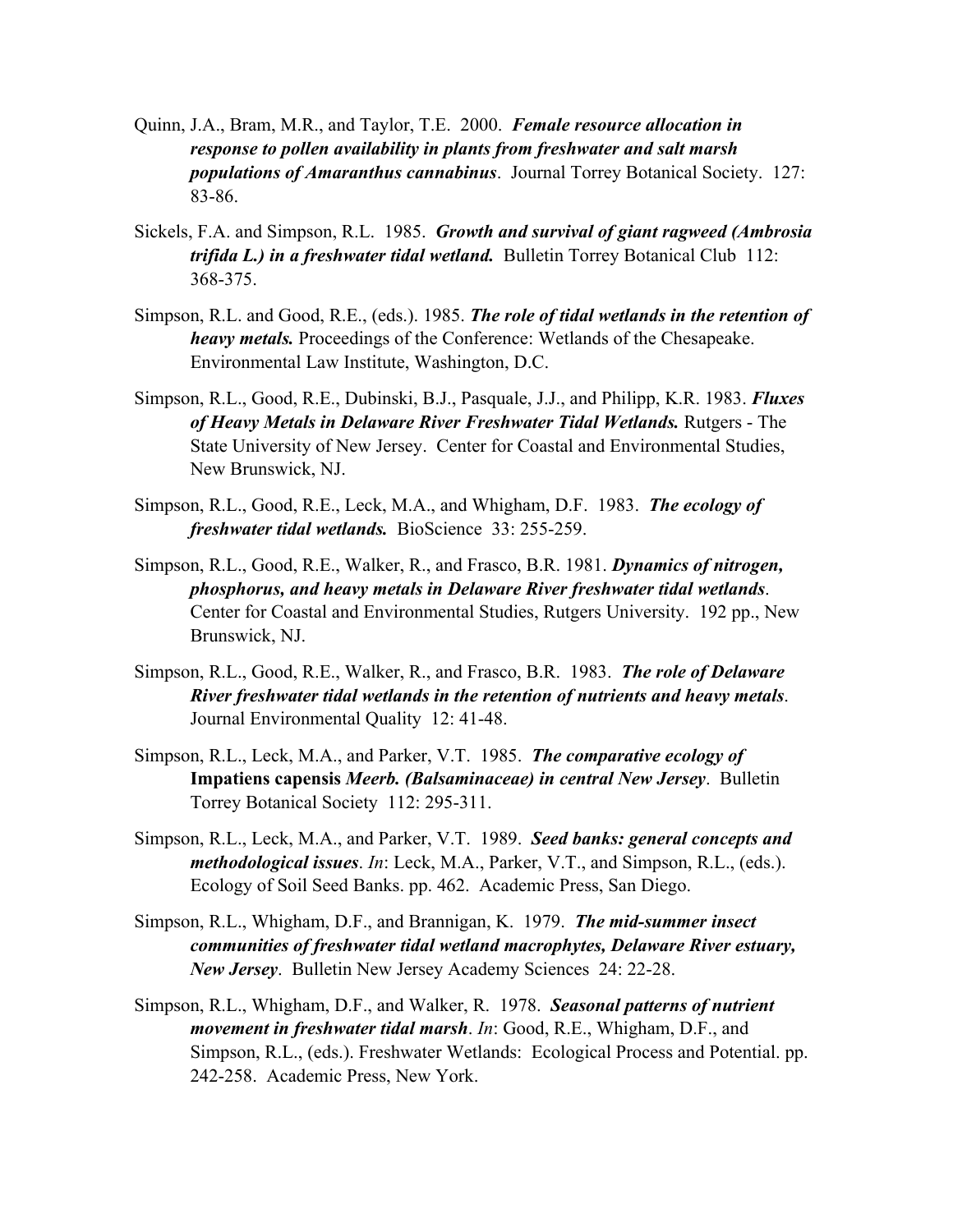- Van Clef, M. 2001. *Early life stage performance of native and non-native congeners of Polygonum, Celastrus, and Parthenocissus: Assessing methods of screening new plant introductions for invasive potential*. Ph.D. Dissertation Rutgers University.
- Waters, D.P. 2021. *The Abbott Marshlands of New Jersey: A natural experiment in lichen community response to changes in air quality.* The Journal of the Torrey Botanical Society, 148(3), 214-222.
- West, D. and Whigham, D.F. 1975-1976. *Seed germination of arrow arum (***Peltandra virginica** *L.)*. Bartonia44: 44-49.
- Whigham, D.F. 1974. *Preliminary Ecological Studies of the Hamilton Marshes: Progress Report for the Period Ending January 1974. 66 pp.* Rider College, Lawrenceville, NJ.
- Whigham, D.F. 1982. *Using freshwater wetlands for wastewater management in North America*. *In*: Gopal, B., Wetzel, R.G., and Whigham, D.F., (eds.). Wetlands: Ecology and Management. pp. 506-514. International Scientific Publications, Jaipur, India.
- Whigham, D.F. 1983. *Structure and function of a freshwater tidal marsh ecosystem*. National Geographic Society Research Reports15: 725-732.
- Whigham, D.F. 1985. *Vegetation in wetlands receiving sewage effluent: the importance of the seed bank*. *In*: Godfrey, P.J., Kaynor, E.R., Pelczarski, S., and Benforado, J., (eds.). Proceedings of the Conference on Ecological Considerations in Wetlands Treatment of Municipal Wastewater. pp. 231-242. Van Nostrand, New York.
- Whigham, D.F., Dykyjova, D., and Hejny, S., (eds.). 1993. *Wetlands of the World I: Inventory, ecology, and management.* Kluwer Academic Publishers, The Netherlands.
- Whigham, D.F., McCormick, J., Good, R.E., and Simpson, R.L. 1978. *Biomass and primary production in freshwater tidal wetlands of the middle Atlantic coast.* In: Good, R.E., Whigham, D.F. and Simpson, R.L., (eds.). Freshwater Wetlands. pp. 378. Academic Press, New York.
- Whigham, D.F. and Simpson, R.L. 1975. *Ecological Studies of the Hamilton Marshes. Progress Report for the Period June 1974-January 1975*. 185 pp. Rider College, Lawrenceville, NJ.
- Whigham, D.F. and Simpson, R.L. 1976. *The potential use of freshwater tidal marshes in the management of water quality in the Delaware River.* In: Tourbier, J. and Pierson, R.W., Jr, (eds.). Biological Control of Water. pp. 173-186. University of Pennsylvania Press, Philadelphia.